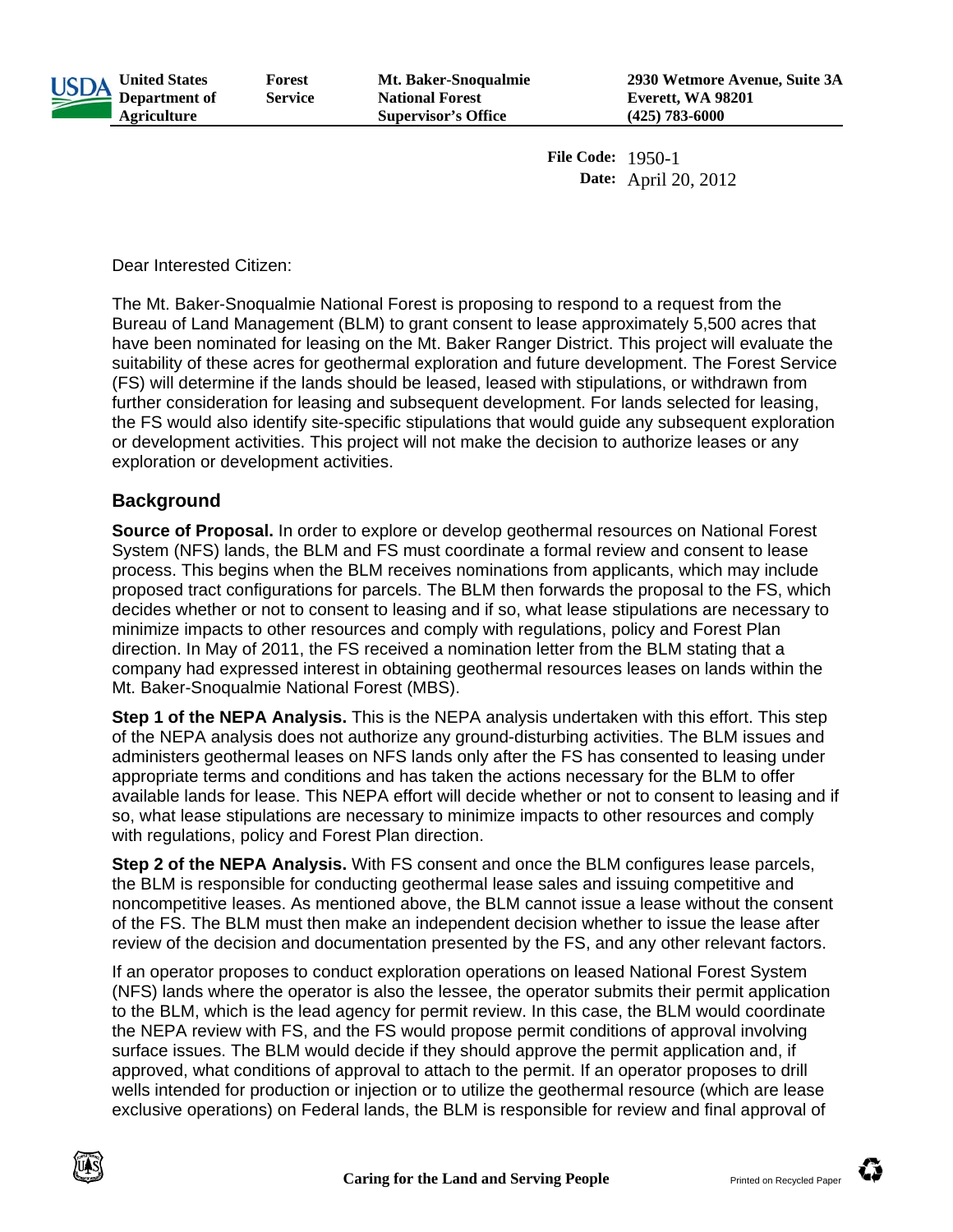these types of operational permit applications, after consultation with the FS. Under most circumstances, the BLM will prepare a single NEPA document and will function as lead, and the FS as a cooperating agency. However, there are situations where specific interagency agreements apply, and the FS will take the lead in preparing the NEPA document.

After geothermal exploration or development activities are implemented, the FS then cooperates with the BLM to ensure that the project achieves management goals and objectives for geothermal exploration and development activities, the operator implements necessary stipulations to minimize effects on surface resources, and the operator reclaims lands affected by ground-disturbing activities.

**Previous Geothermal NEPA on the MBS.** In 2008 the BLM completed a Programmatic Environmental Impact Statement (PEIS), jointly with the FS, for geothermal leasing in the western United States. The PEIS incorporated two different scopes for analysis. The first scope covered the programmatic analysis to allocate lands as open or closed for leasing and development of geothermal resources and to apply stipulations (Vol. 1, PEIS). The second scope covered site-specific analysis of backlogged lease applications that were pending (Vol. II, PEIS). Four of the backlogged lease applications that were analyzed in the PEIS are situated on the Mt. Baker-Snoqualmie National Forest, Mt. Baker Ranger District. In 2010, the Mt. Baker-Snoqualmie National Forest reviewed the site-specific analysis for the outstanding lease applications and concluded that the document was consistent with the National Environmental Policy Act (NEPA) procedures of the USDA Forest Service and met the agency's NEPA requirements. Subsequently, the Mt. Baker-Snoqualmie NF adopted the PEIS in its entirety, including appendices and supporting documents as the analytical basis for a Record of Decision (ROD). The ROD was signed in November of 2010 (modified version of Alternative B) consenting to the leasing of 8,355 acres of NFS lands for geothermal exploration and development, subject to lease stipulations. The decision also denied leasing for lands designated as Management Area 8C (Forest Plan), Sulphur Creek Botanical Area. The MBS Forest Plan explicitly excludes lands designated with the management allocation 8C from mineral leasing, which would also apply to all future nominations.

### **Development Scenario**

At this stage in the process, the FS is responsible for conducting the NEPA analysis for consent (or denial) to leasing. The FS will develop appropriate terms and conditions under which the lease may be developed, and will ensure that consenting to lease is consistent with the Forest Plan developed under the National Forest Management Act.

To analyze the potential impacts of subsequent geothermal exploration and development, FS resource specialists will be analyzing a reasonably foreseeable development (RFD) scenario for the nominated lands. As a result of the PEIS, the BLM determined that the average viable capacity of any particular site in the 12 western states was to be 50 megawatts (MW). For this RFD scenario, the 50 MW production size acts as a guide to analyze the potential environmental effects of potential geothermal development on NFS lands. The RFD scenario involves four sequential phases: exploration, drilling, utilization, and reclamation and abandonment. The success or failure of activities during each individual phase will determine the implementation of subsequent phases.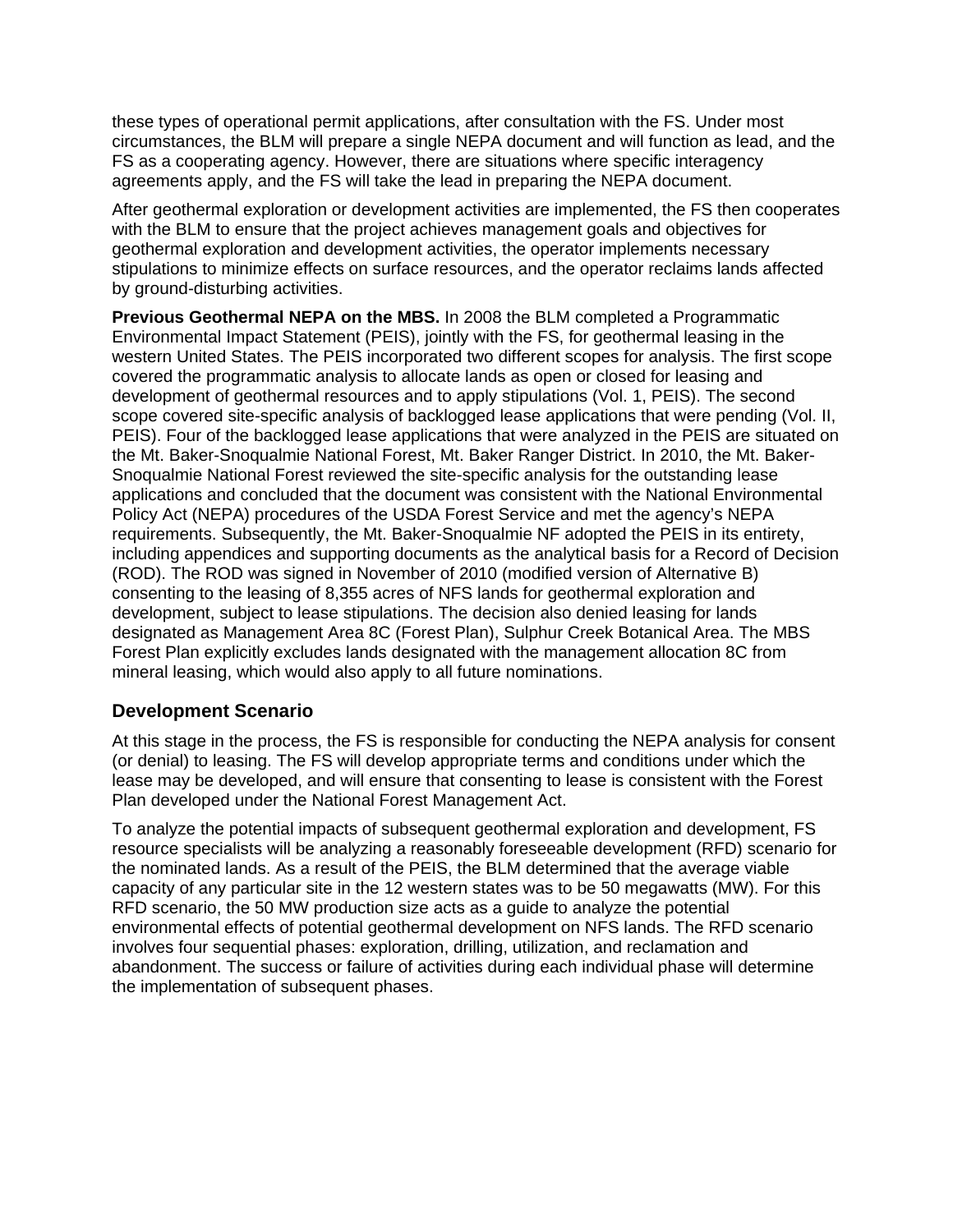## **Project Location**

#### **Table 1. Legal Land Description**

| T. 37 N., R. 08 E.,<br>Sec. 02, S2N2, S2;<br>Sec. 03, S2N2, S2;<br>Sec. 04, Approx. 190 acres in the S2N2, S2 outside Recreation Area;<br>Sec. 08, Approx. 240 acres outside Recreation Area;<br>Sec. 09, Approx. 400 acres outside Recreation Area;                                 |  |
|--------------------------------------------------------------------------------------------------------------------------------------------------------------------------------------------------------------------------------------------------------------------------------------|--|
| T. 37 N., R. 08 E.,<br>Sec. 20, Approx. 400 acres outside the Recreation Area;<br>Sec. 21, Approx. 320 acres outside the Recreation Area and leased area;<br>Sec. 22, Approx. 170 acres outside the leased area;<br>Sec. 26, All;<br>Sec. 27, All;<br>Sec. 28, All;<br>Sec. 29, All; |  |

### **Proposed Action**

The project will evaluate the suitability of 5,500 acres (Table 1, Figure 1) for potential leasing, exploration, and development of geothermal resources. This evaluation is based on management direction provided in the Forest Plan, Northwest Forest Plan (NWFP), appropriate legislation, and current resource information. The FS will eliminate (deny) lands from further consideration when leasing would violate current management direction, law, or regulation. For lands determined to be suitable for leasing and potential development, the FS will develop stipulations, which the BLM will incorporate into subsequent environmental analyses and decisions, to reduce or eliminate adverse environmental impacts associated with exploration and subsequent development of geothermal resources.

### **Purpose and Need**

The purpose and need of the proposal has two elements:

*1. There is a need for response to a BLM request for consent to make NFS lands available to potential leasing for geothermal exploration and development.* 

**Background.** Specifically, the FS needs to coordinate with BLM to issue decisions on pending lease applications in accordance with the Energy Act of 2005. The Act responds to policy directives for clean and renewable energy, meeting the increasing energy demands of the nation while reducing reliance on foreign energy imports, reducing greenhouse gas emissions, and improving national security. Likewise, the Geothermal Steam Act of 1970 guides the leasing of lands containing geothermal resources. The BLM administers the Act, issuing distinct authorizations for the exploration, development, production, and closeout of a geothermal resource.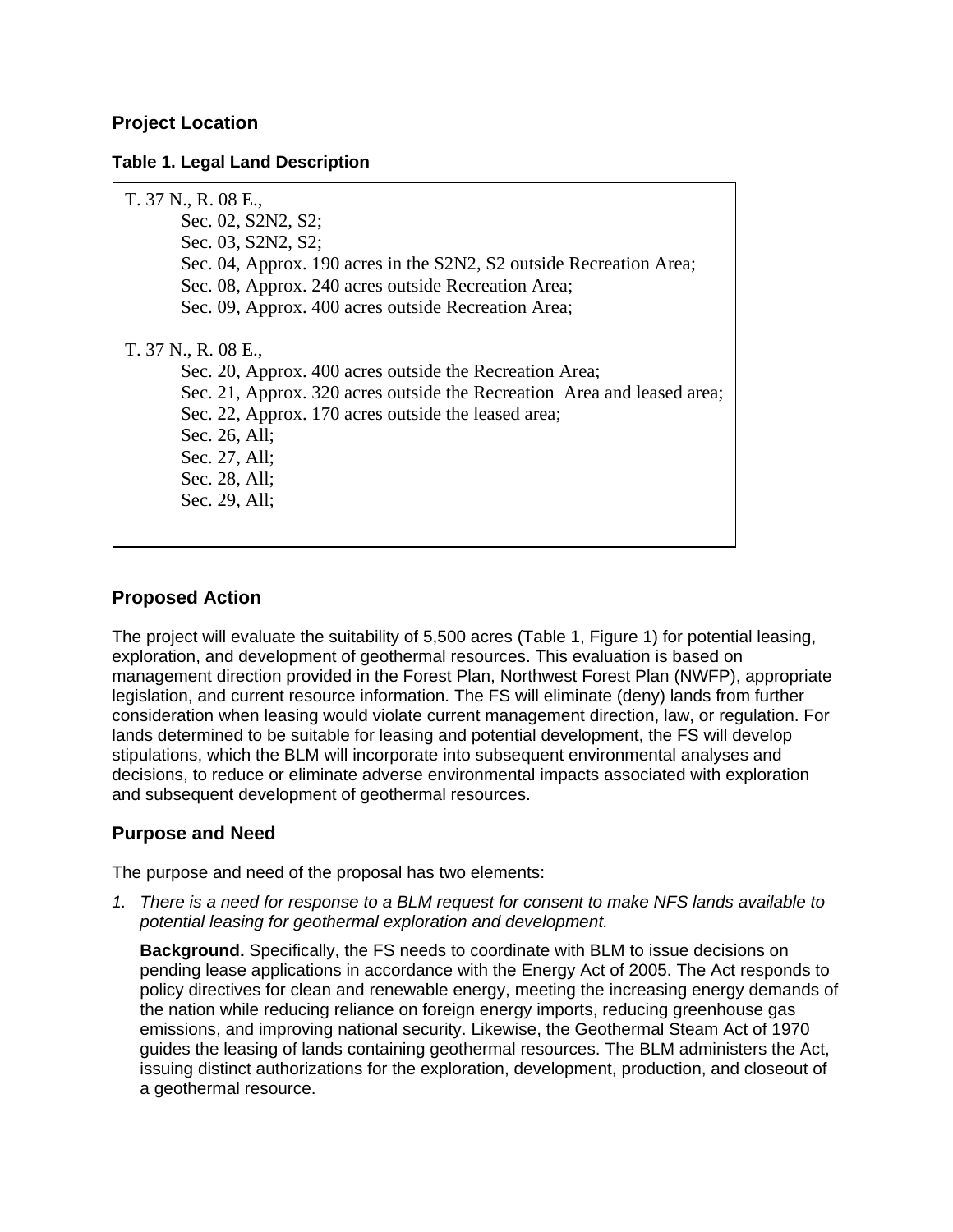*2. For lands determined suitable for potential leasing, there is a need for identification of appropriate resource protection stipulations to those lands.* 

**Background.** In accordance with the Acts above, the FS identifies geothermal lease stipulations where potential leasing may conflict with land management direction. If the leasing of lands for the development of geothermal energy causes unnecessary degradation of public lands or resources, the BLM does not have a right to lease that land. It is the responsibility of the FS to identify where potential resource degradation may occur and develop stipulations to minimize or eliminate negative impacts.

#### **How to Comment and Timeframe**

The Forest Service is scoping for issues related to the proposal that the environmental analysis should address. Your input will be used to analyze the effects of the proposed action, develop alternatives, or focus the scope and extent of the analysis, so please keep them as specific as possible. Your comments would be most useful if received on or before May 20, 2012.

In an effort to reduce paper use, the Forest will emphasize electronic correspondence throughout this project. Please include with your comment: 1) a valid e-mail or mailing address, and 2) your document format preference (online, CD, or paper copy). The project website will be the primary avenue through which the Forest Service will provide information about the project. That website is: http://www.fs.usda.gov/projects/mbs/landmanagement/projects, under the heading Mt. Baker Geothermal Consent to Lease.

Electronic comments are preferred via e-mail to: **eozog@fs.fed.us**. Written comments should be mailed or dropped off in person to:

 Eric Ozog, Project Team Leader Mt. Baker Ranger District 810 State Route 20 Sedro-Woolley, WA 98284-1263

Comments received in response to this letter, including names and addresses of those who comment, will be part of the Project Record and available for public review. Office hours for submitting hand-delivered comments are 8:00 a.m. – 4:30 p.m. Monday through Friday, excluding holidays. Oral comments can be provided at the Mt. Baker Ranger District (address above) during normal business hours, or via telephone at (360) 691-4396.

If you prefer to have paper copies of project documents, or for more information regarding the project, please contact Eric Ozog, Team Leader, at (360) 691-4396, or e-mail: eozog@fs.fed.us.

Sincerely,

*/s/ Mike Schlafmann* for

DALE HOM Acting Forest Supervisor